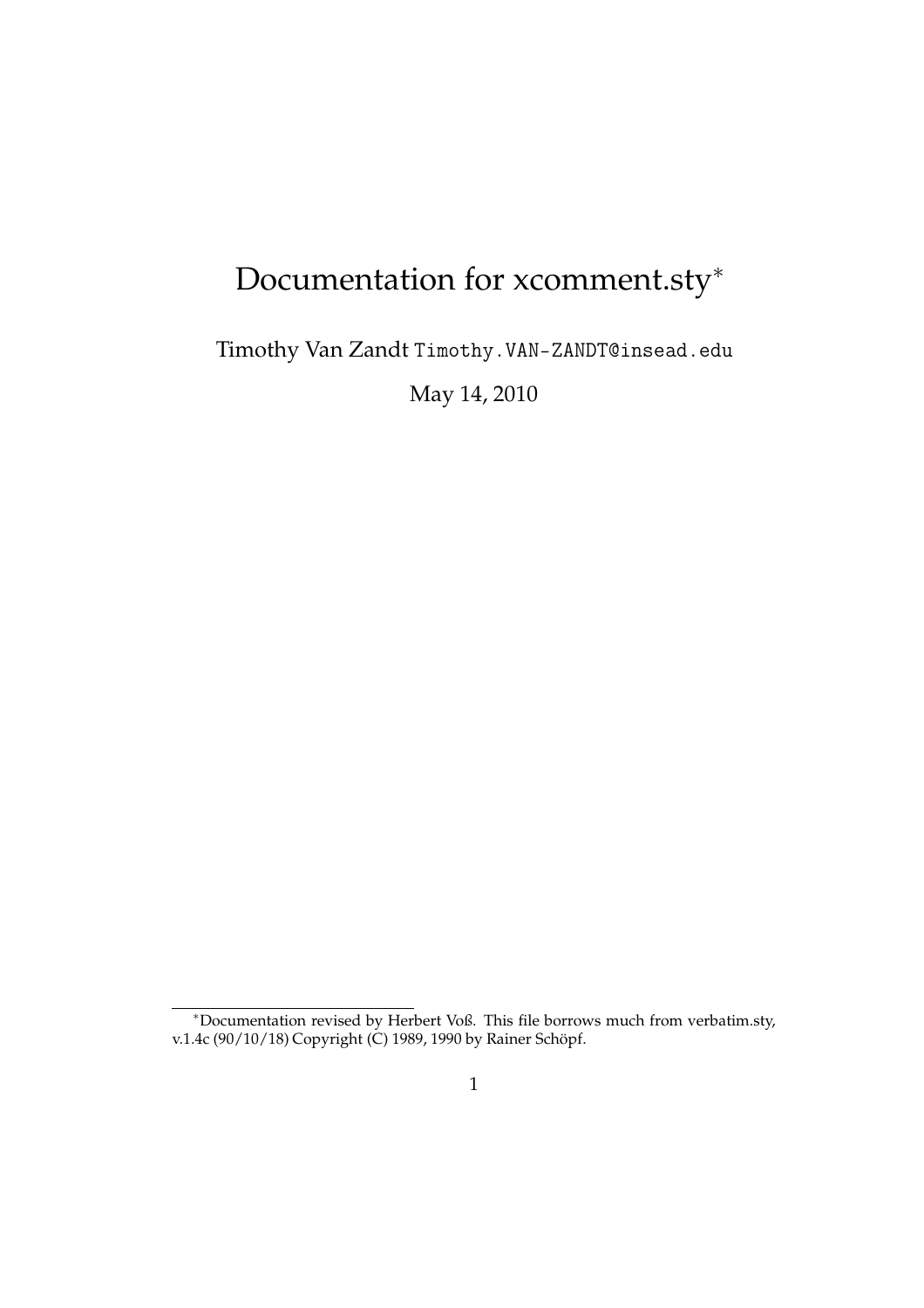## **Contents**

|  | 1 Usage notes        | -3 |
|--|----------------------|----|
|  | 2 The implementation |    |
|  |                      |    |
|  |                      |    |
|  |                      |    |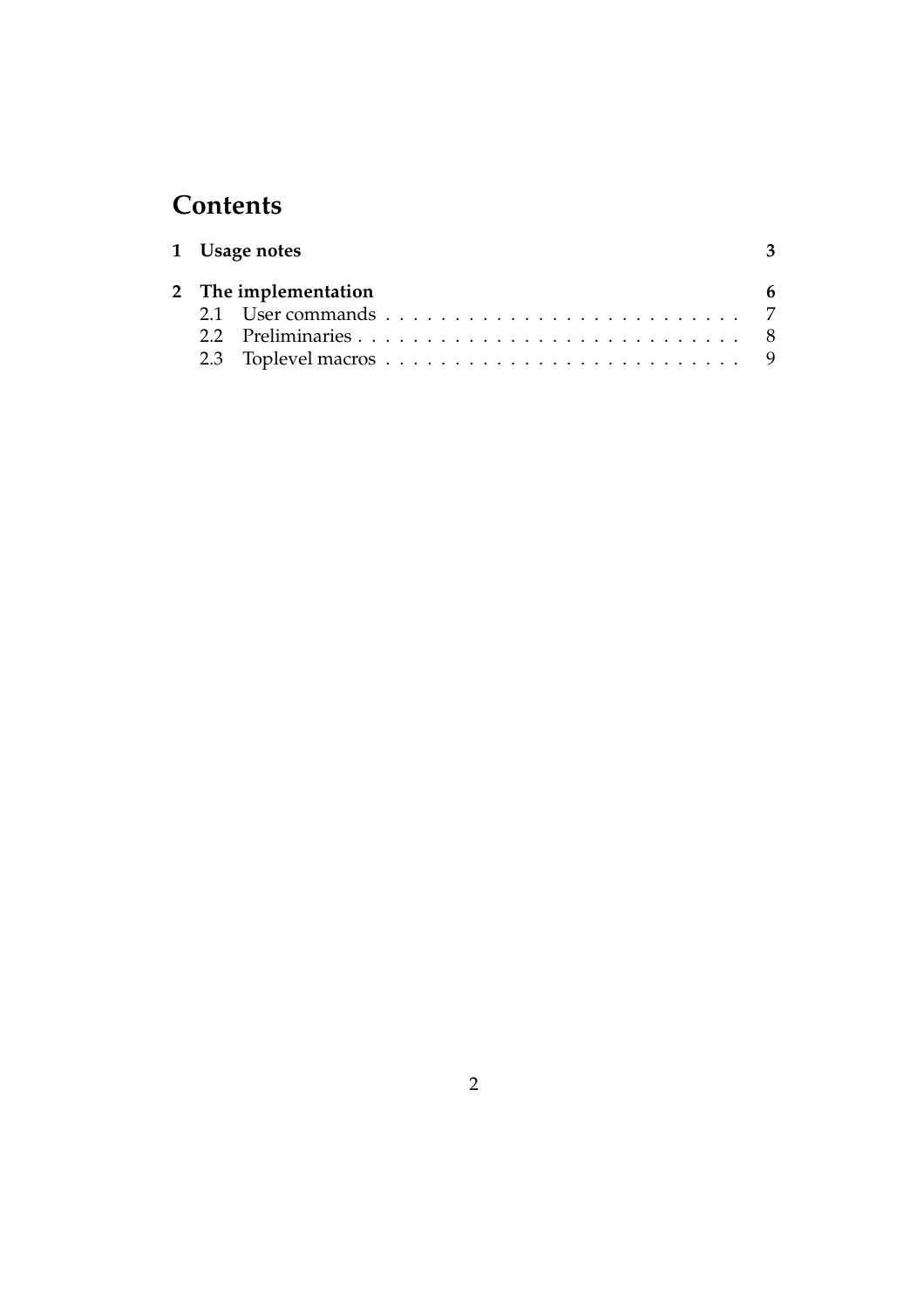#### **Abstract**

The LATEX style option verbatim.sty, by Rainer Schöpf, allows one to redefine an environment to be a comment, and thereby selectively omit certain environments when typesetting a document. Suppose instead that one wants to typeset only selected environments? For example, one might want to print only a document's tables and figures, without having to enclose all the text outside these environments within comments. This style option allows such selection.

## **1 Usage notes**

This style file defines a new environment, xcomment, which permits one to typeset only selected environments, without having to enclose all the text outside these environments within comments. The main interest in such a feature is that it allows document styles to have great control over what parts of a document are typeset, thus extending the modularity of LAT<sub>E</sub>X. For example, this option was originally written for use in a document style for seminar notes and slides. The main text of the input file consists of the notes for a seminar, and each slide goes in a slide environment. A simple modification of the style options allows one to typeset only the slides, only the notes, or both together, in a variety of styles.

The xcomment environment has as a single mandatory argument a list (possibly empty) of environments, separated by commas and with no spaces. Within the xcomment environment, only text within each of the specified environments is typeset. The \xcomment command can also be used directly, with the same argument, and it would typically go in the preamble. Invoking the  $\x>$ comment command is equivalent to putting  $\begin{array}{c} \begin{array}{c} \end{array}$ at the invocation of the command or immediately after \begin{document}, whichever occurs later in the document, and \end{xcomment} just before the end of the document.

For example, if \xcomment{table,figure} is put in the preamble, only tables and figures are typeset (but see \nofloat below). If the list of environments is empty, as in  $\begin{array}{c}$  (xcomment {}, the xcomment environment is essentially like the comment environment in verbatim.sty.

xcomment environments can be nested, but if the nested environments have the same name, the inner environments must be inside text that is typeset as specified by the xcomment environment the next level up.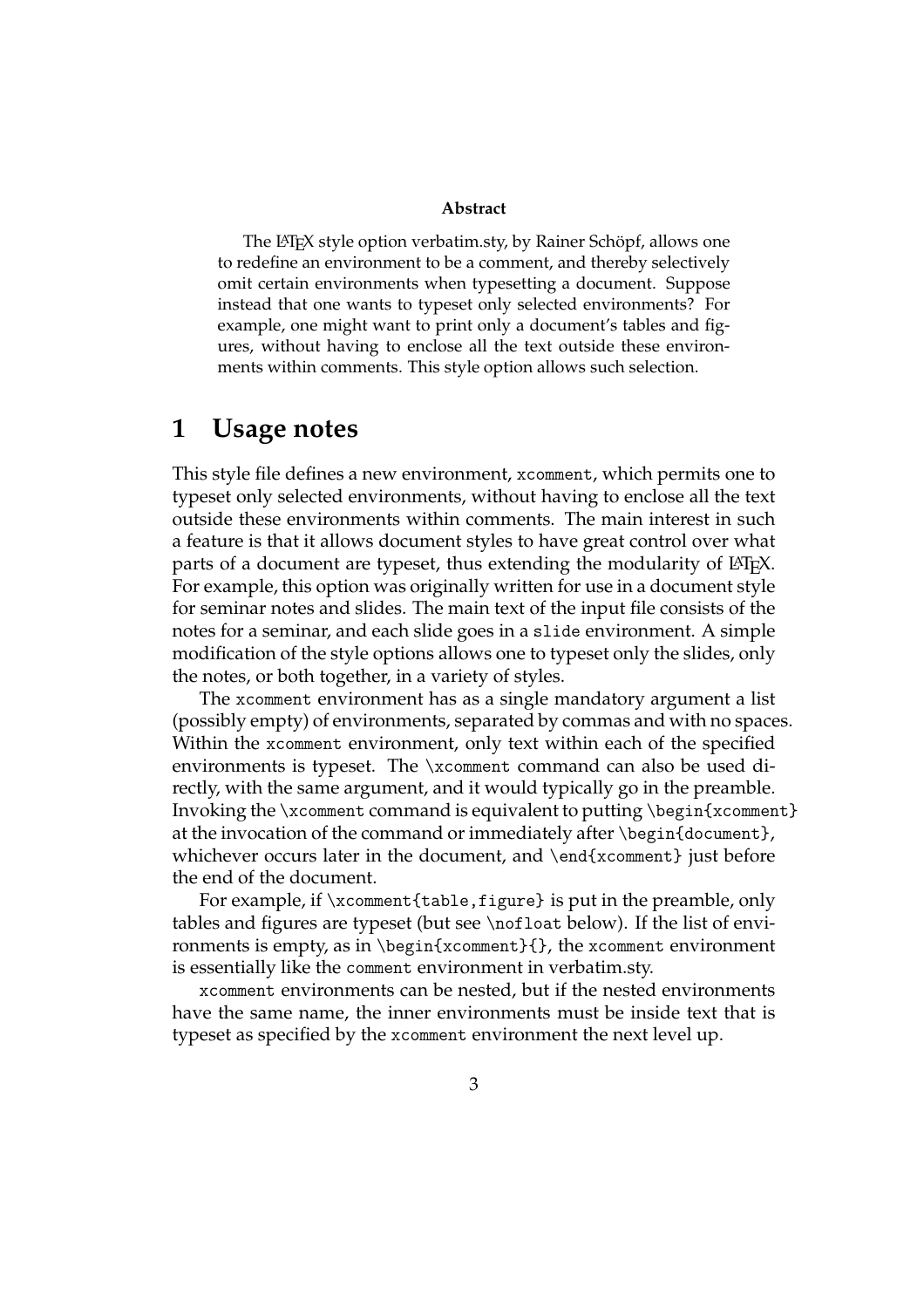Here is an example of such nesting. Suppose we want to include only figures, but we also want to be able to comment out some of the figures so that they are not included. This is achieved in the following example:

| $\mathbf{1}$   | \newxcomment [] {mycomment}         |                                  |  |  |
|----------------|-------------------------------------|----------------------------------|--|--|
| 2              | \begin{xcomment}{figure,mycomment}  |                                  |  |  |
| 3              | This is stuff that is not included. |                                  |  |  |
| $\overline{4}$ | \begin{figure}                      |                                  |  |  |
| 5              | This figure is included.            |                                  |  |  |
| 6              | \end{figure}                        |                                  |  |  |
| 7              | More stuff that is not included.    |                                  |  |  |
| 8              | \begin{mycomment}                   | Out and back into comment mode   |  |  |
| 9              | \begin{figure}                      | Ignored by mycomment envir.      |  |  |
| 10             | This figure is NOT included.        |                                  |  |  |
| 11             | \end{figure}                        | Also ignored by mycomment envir. |  |  |
| 12             | \end{mycomment}                     | In and back out of comment mode. |  |  |
| 13             | More stuff that is not included.    |                                  |  |  |
| 14             | $\end{normal}$                      |                                  |  |  |

xcomment will follow \input and \include commands. You must use the LAT<sub>E</sub>X syntax \input{file} (as opposed to \input<sub>u</sub>file<sub>u</sub>), and the inputted file must end with \endinput. You should be in xcomment mode when the \endinput command occurs if and only if you were in \xcomment mode when the \input or \include command was found.

xcomment is searching literally for \begin{foo} and \end{foo} when determining whether to switch in or out of comment mode. It will not find, e.g., !begin[foo], even if !, [ or ] have category codes 0, 1 and 2, respectively. (If you don't understand this, you can safely ignore it.)

The comment character, %, is still a comment character in xcomment environments (even if used with  $\langle \hat{\chi} \rangle$ ). You can change the command character by redefining \xcommentchar. For example, if I want to use " as a comment character:

```
1 \text{renewcommand}\{\xcommentchar}\
```
If you define \xcommentchar to be empty, then no comment character is used.

In the xcomment environment, text is processed a line at a time and discarded until \end{xcomment} or \begin{environment} is encountered,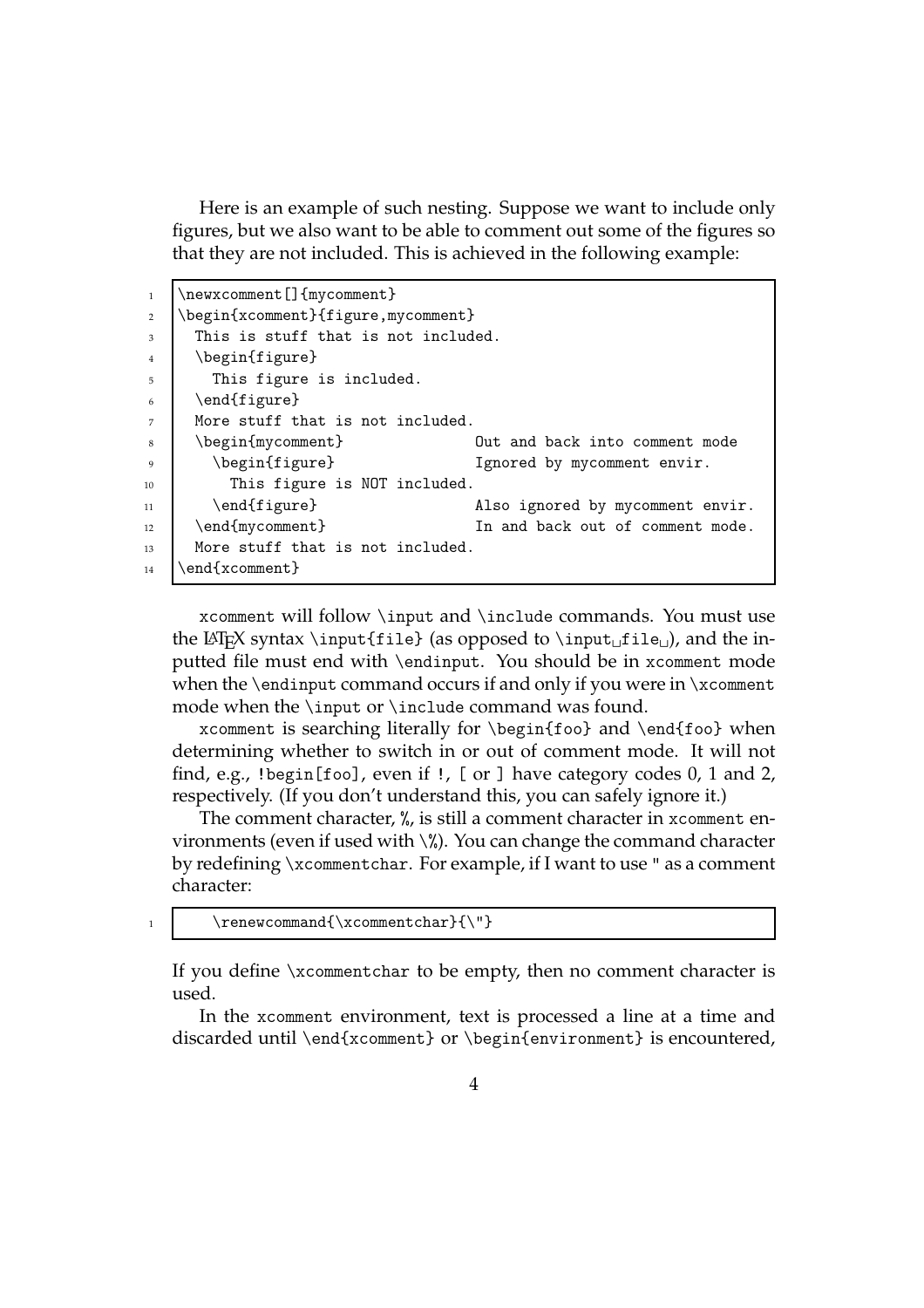where *environment* is to be included. The remaining text on the line is not thrown away, as it is in verbatim.sty. Instead, it is rescanned, and the only restrictions are that it have balanced braces and that it not contain commands that again shift into *and* out of "comment" mode.

This is an important feature, because the included environments may have arguments that are best placed on the same line as the \begin{environment} command. However, the rescanning creates a temporary file. By default, the file is \jobname.tmp. The command \rescanfile{file} causes file to be created instead. \rescanfile{} suppresses the creation of a temporary file; the leftover text is simply discarded. \norescanfile also suppresses the creation of a temporary file, but in this case the text is simply inserted without being rescanned (i.e., with category codes  $0$  (escape  $\setminus$ ), 1 (begin group {), 2 (end group }) and 6 (parameter #) switched to 12 (other).

The command \envirsep is executed between the environments that are typeset. Its default definition is \par.

The command

#### 1 \newxcomment[|\meta{environment list}|]{|\meta{name}|}

defines \name and the name environment to work like \xcomment and the xcomment environment. A list of environments to be included can be given as an optional first argument to \newxcomment, in which case the new command and environment do not take an argument. For example, if you put \newxcomment[]{mycomment} in the preamble, the mycomment environment works like the comment environment in verbatim.sty, except for the rescanning.

The command \nofloat{environment list} is provided to disable the floating of environments in the list (also separated by commas and without spaces), since if there are only floats and no text, the floats will accumulate to the end of the document and T<sub>F</sub>X may run out of memory.

#### **Caveats:**

- If \xcomment is invoked in the preamble, \document should not be subsequently redefined.
- Be careful what argument you give to \rescanfile, since any existing file with that name will be destroyed, and the extension tex is added if no extension is given.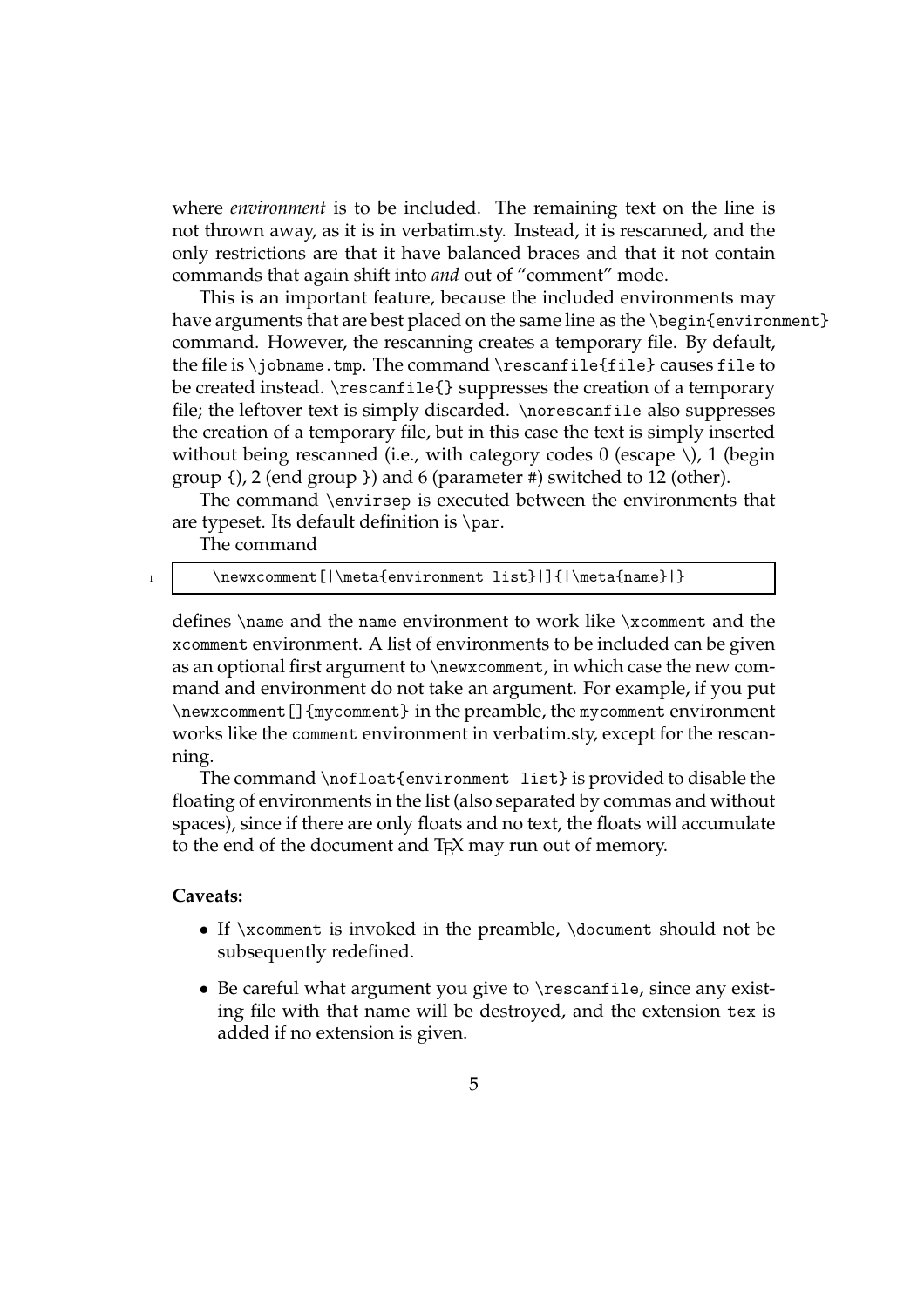#### **Changes to v1.2:**

- **\include now allowed.**
- Comment characters not obeyed, as determined by \xcommentchar.

#### **Changes to v1.1:**

• Fixed bug in \@xcomment that caused problems when invoking \xcomment in the preamble.

#### **Changes to v1.0:**

- Main loop rewritten.
- \rescanfile{trash} changed to \rescanfile{}.
- \rescanfile{bounce} no longer supported. Use \norescanfile.
- \input now allowed.

## **2 The implementation**

The code is an adaption of code in verbatim.sty, and in fact the latter's structure has been preserved when possible. On the one hand, the code is simpler than in verbatim.sty because we throw away text from the input file rather than typeset it verbatim. On the other hand, it is more involved because we have to check for more possible endings to the xcomment than in verbatim.sty and we have to preserve the input that follows the \beginning of an included environment on the same line.

As in verbatim.sty and the \comment\endcomment commands in  $A_{\mathcal{M}}\mathcal{S}$ -T<sub>E</sub>X, the basic strategy is to change the category codes so that control sequences and other troublesome special characters are neutralized, and then to scan for the strings that mark the end of the comment. This would be a 3-liner in awk, but this is  $T<sub>F</sub>X$ , and the amount of code required to do the scanning increases rapidly as we allow for a greater variety of ending strings.

We begin by ensuring that file is not read in twice, and then we identify the file on the VDU and the transcript file.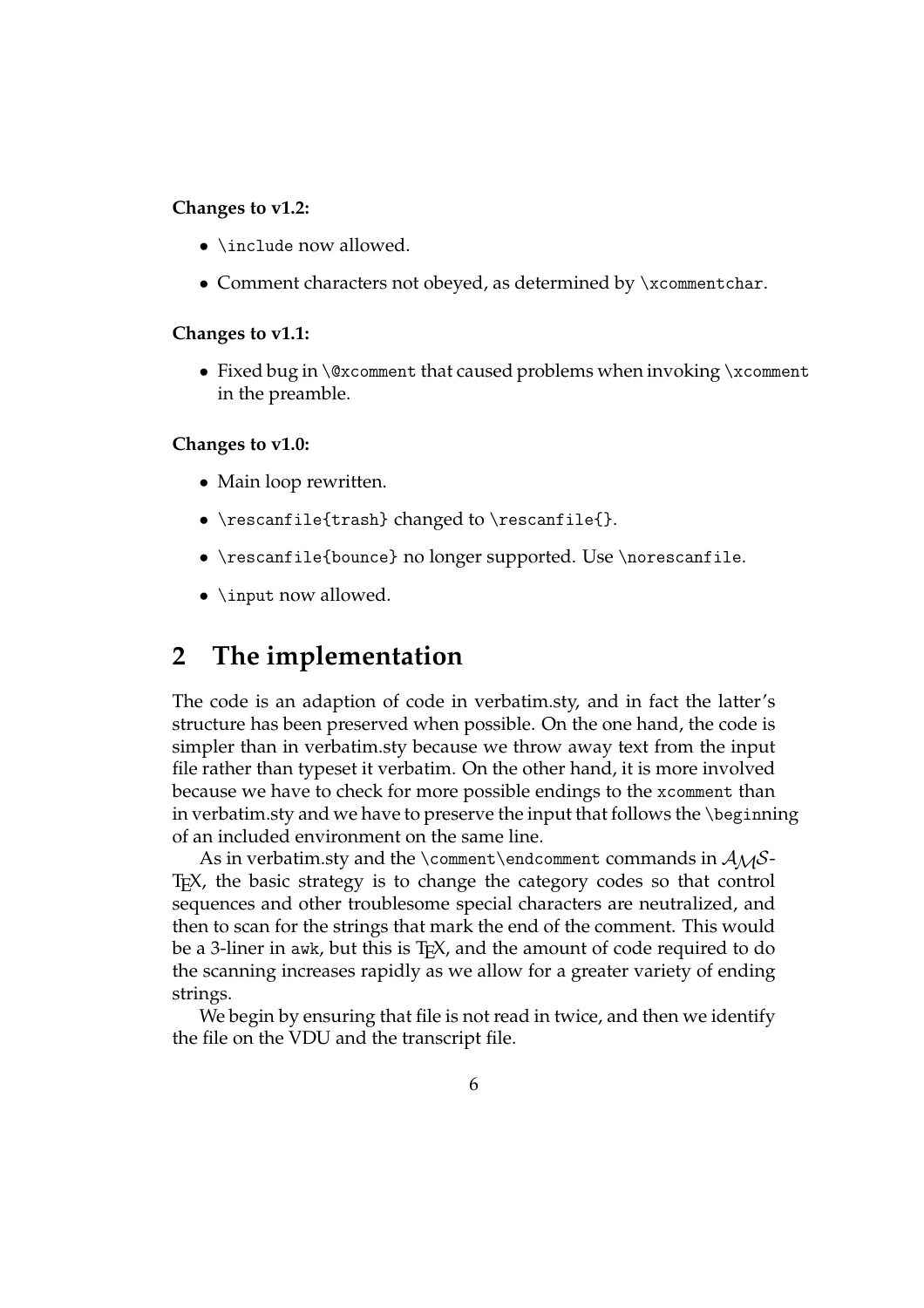```
1 \@ifundefined{xcomment@@@}{}{\endinput}
2 \typeout{Style-Option: 'xcomment' v\fileversion \space <\filedate> (tvz)
```
## **2.1 User commands**

The main toplevel macro is \@xcomment, which is defined in the next section. It works like \xcomment as described above, except that it has as a first argument an *environment* so that it stops when it encounters \end{*environment*}. \newxcomment then has a simple definition, and \xcomment is defined using the \newxcomment command.

```
1 \def\newxcomment{\@ifnextchar [{\@newxcommentwitharg}%
2 {\@newxcomment}}
3 \def\@newxcomment#1{%
4 \expandafter\def\csname #1\endcsname##1{\@xcomment{#1}{##1}}}%
5 \def\@newxcommentwitharg[#1]#2{%
6 \backslash expandafter\def\csname #2\endcsname{\@xcomment{#2}{#1}}}
7 \newxcomment{xcomment}
```
\envirsep is inserted between the environments that are typeset, and is set to \par by default. \rescanfile is the name of the temporary file used for rescanning, and is set to  $\iota$  jobname.tmp by default.

```
1 \def\envirsep{\par}
```

```
\alpha \def\rescanfile#1{\def\@rescanfile{#1}}
```

```
3 \rescanfile{\jobname.tmp}
```

```
4 \def\norescanfile{\let\@rescanfile\relax}
```
\nofloat disables floating, and \vfill is inserted forcefully on each side of each float. The macro is just a hack, and is mainly for printing only floats. It may not work well even for that. \envirsep is still inserted between floats, and if it is set to \vspace{}, the added space is inserted only between floats on the same page, given the user some control over spacing.

```
1 \def\@nofloat#1{\hrule height\z@\nobreak\vfill\vbox\bgroup\def\@captype{#1}}
2 \def\end@nofloat{\egroup\nobreak\vfill\nobreak\hrule height\z@\medbreak}
\delta \def\nofloat#1{\@for\@tempa:=#1\do{\@namedef{#1}{\@nofloat{#1}}%
4 \@namedef{end#1}{\end@nofloat}}}
```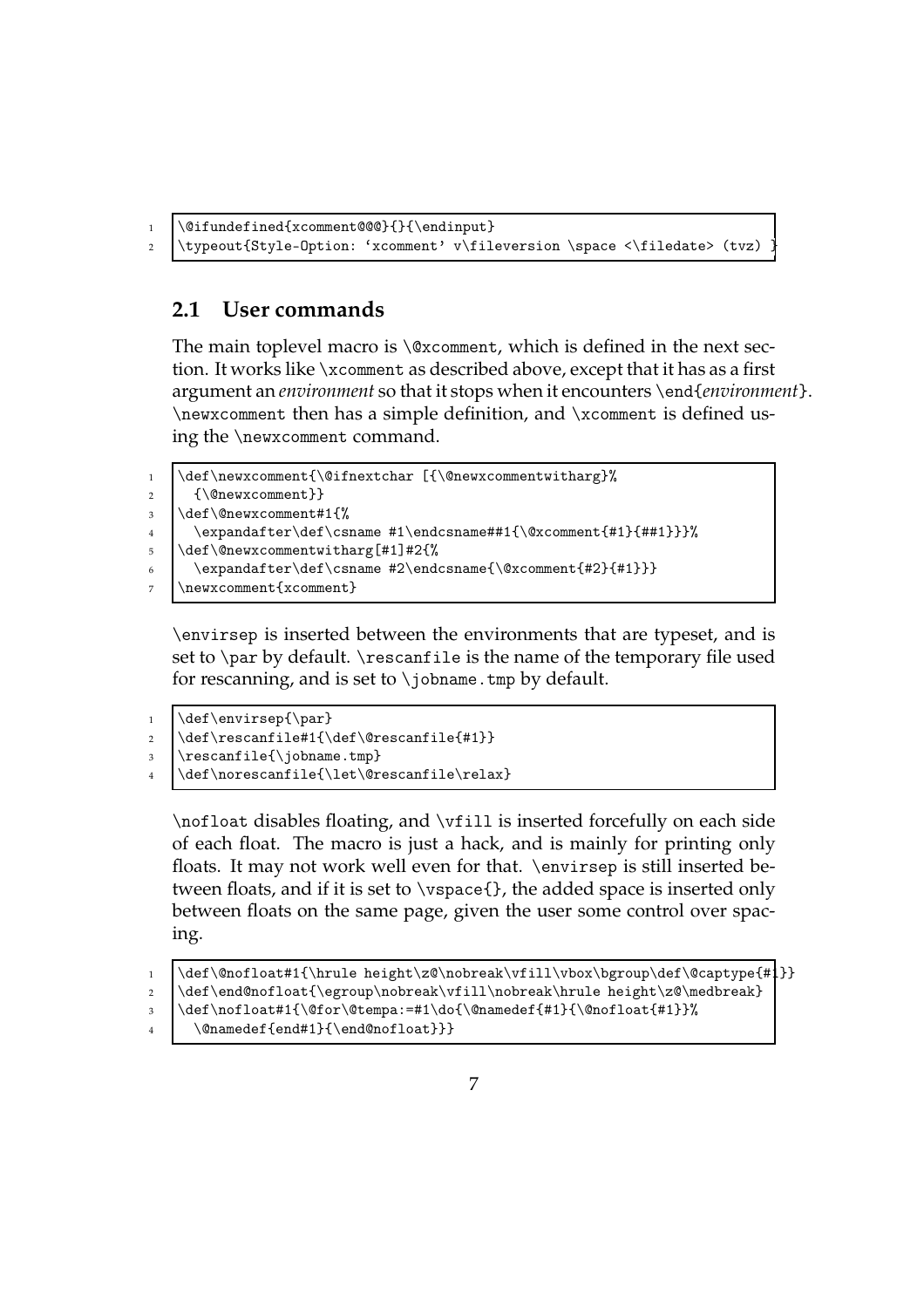### **2.2 Preliminaries**

\xc@makeother takes as argument a character and changes its category code to 12 (other) if its category code is originally 0, 1, 2 or 6. We do not have to change as many catcodes as in Verbatim.sty, because the input is either thrown away or rescanned. The fewer codes we change the better.

```
1 \def\xc@makeother#1{%
2 \ifnum\the\catcode'#1=0\catcode'#112%
3 \else \ifnum\the\catcode'#1=1\catcode'#112%
4 \else \ifnum\the\catcode'#1=2\catcode'#112%
5 \else \ifnum\the\catcode'#1=6\catcode'#112%
6 \ti\fi\fi\fi\relax}
```
This macro changes the category codes of a token list that is already in T<sub>E</sub>X's stomach. The code is a modification of a  $\iota$  retokenize macro by Raymond Chen.

```
1 \newwrite\tokout
2 \newread\tokin
```
The argument of  $rescan$  is a token list register, say,  $mytoks$ .  $mytoks$ presumably contains a string from the input file, sent to \TeX's stomach as a stream of tokens. \rescan gives \mytoks the token list that would have arisen if \TeX had had the current catcodes in effect when it read the input string, with the following exceptions:

- The token list must have balanced braces under the new catcodes.
- Parameter tokens in the original list are written twice, and so mess things up.
- Some characters with catcode 10 (space) under the old catcodes are lost, and all that remain are treated as character 32  $\omega$  under the new catcodes, whatever this character's new catcode is.
- Escape characters under the old catcodes are treated as escape characters even if their catcodes have changed. (This can be fixed by setting \escapchar during the write to the escape character under the old catcodes, assuming there was only one and it is known)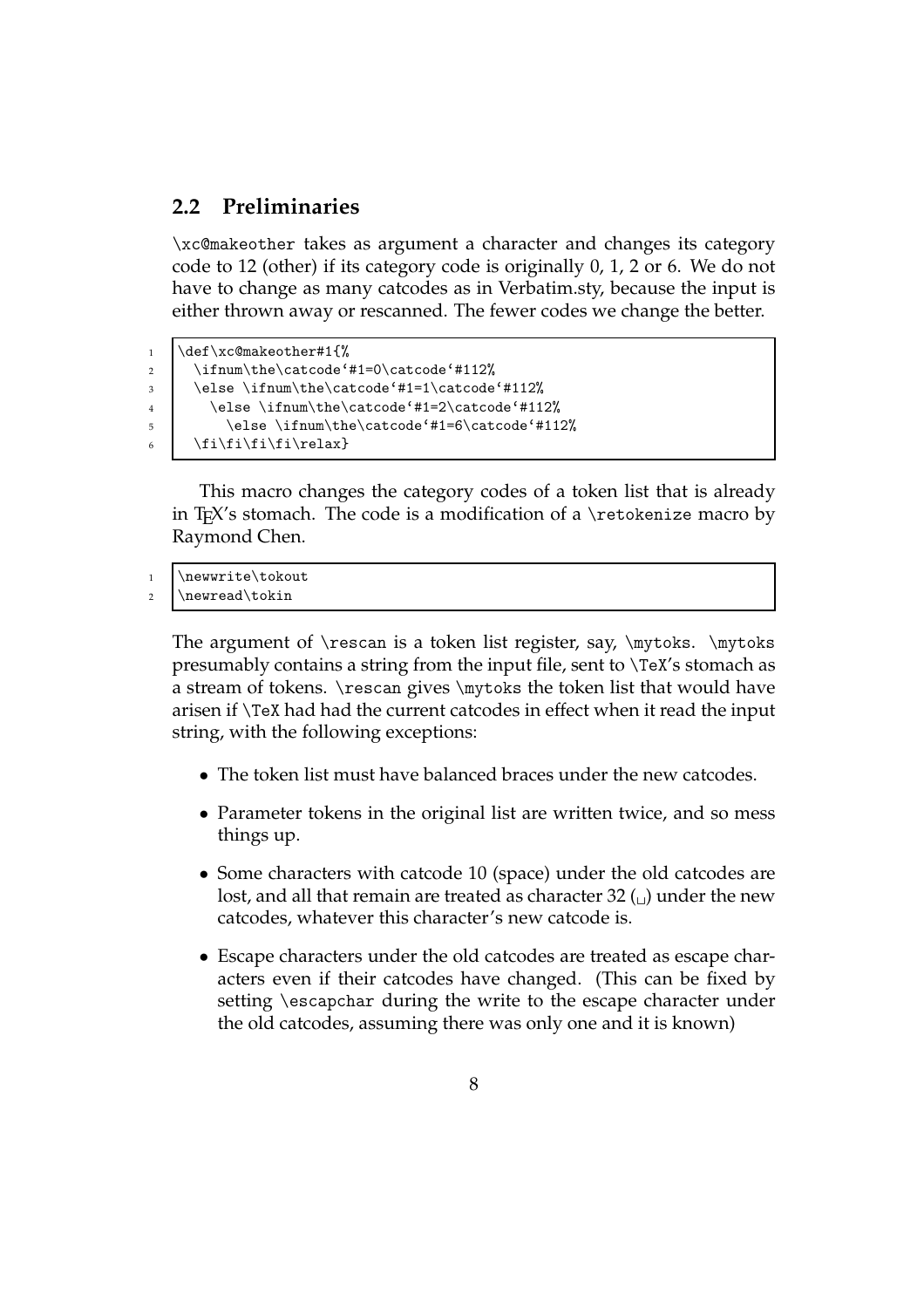• Leading spaces under the new catcodes are not ignored, which is wrong if and only if the string started at the beginning of a line and the space characters were not spaces under the old catcodes.

Only the balanced braces exception is a problem in this application, but the other exceptions are pointed out since such a rescanning macro has other applications.

```
1 \def\rescan#1{%
```
First we check if \rescanfile, which contains the name of the temporary file to be used, has a special meaning. If  $\relax \ldots$  do nothing. If empty, empty the token register.

1 \ifx\@rescanfile\relax\else 2 \ifx\@rescanfile\@empty #1{}\else

Put the list of tokens in braces and write them to the temporary file.

```
1 \immediate\openout\tokout=\@rescanfile
2 \immediate\write\tokout{{\the#1}\relax}%
3 \immediate\closeout\tokout
```
Read the contents of the file \@tempd.

```
1 \openin\tokin=\@rescanfile
2 \read\tokin to\@tempd
3 \closein\tokin
```
Suppose #1 is \mytok, and token list is the list of tokens with the current catcodes. Then the next line expands to \mytok{token list}\relax.

1 \expandafter#1\@tempd% 2  $\left\{\n \begin{array}{c}\n 2 \\
 \end{array}\n \right\}$ 

## **2.3 Toplevel macros**

\@xcomment checks whether it was invoked before \begin{document} and outside of an environment. If so, it modifies \begin{document} to invoke \@xcomment with the same arguments. Otherwise, it processes its arguments and goes into "comment" mode by invoking \xc@begin.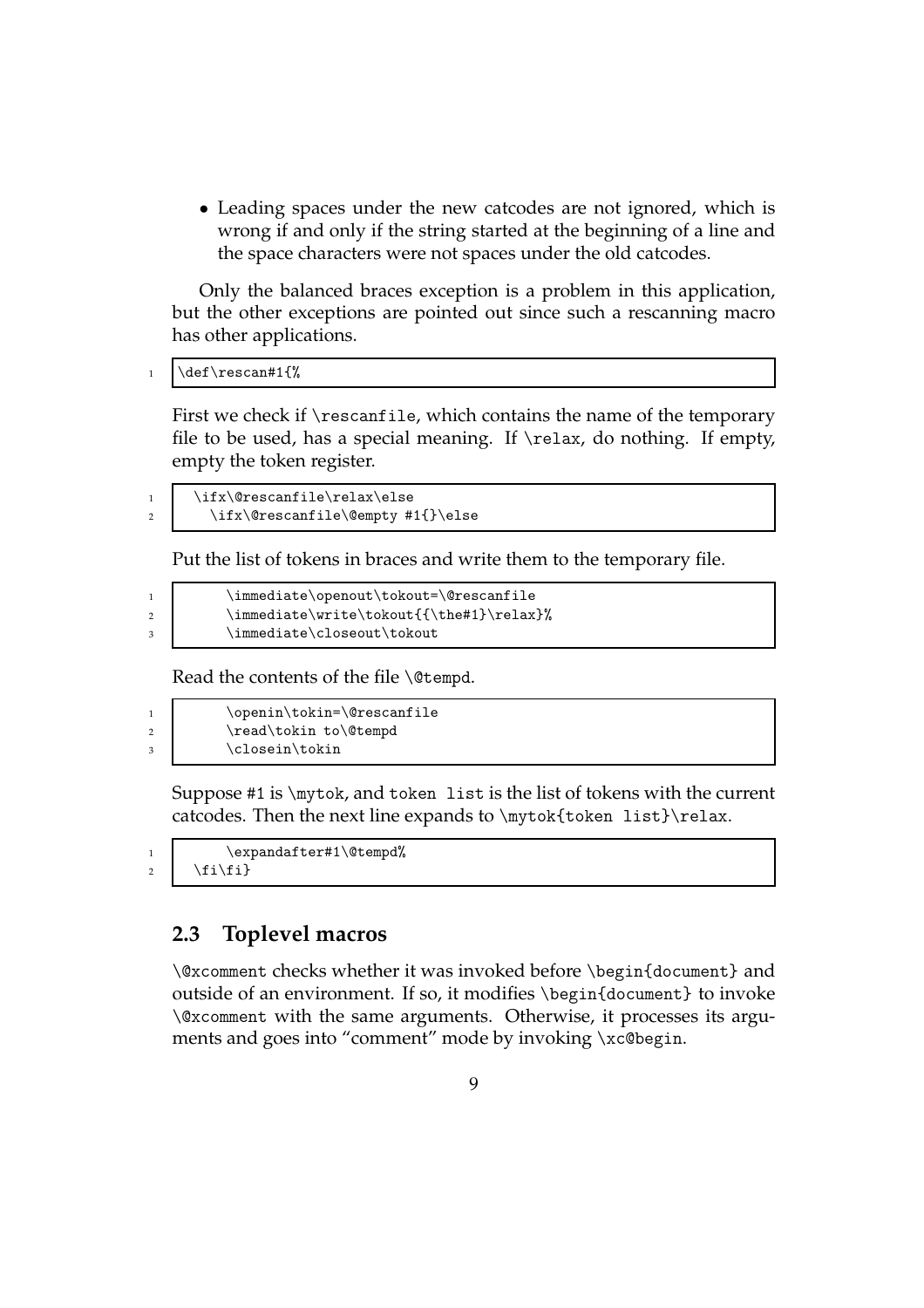```
1 \text{Qxcomment#1#2{}%2 \ifx\@preamblecmds\@notprerr
3 \def\xc@csname{#1}%
4 \edef\xc@envirlist{#2}%
5 \ifx\xc@envirlist\@empty \@bsphack \else
6 \begingroup
```
\@envirsep is what is actually placed before each environment. Initially, it is empty because nothing should precede the first environment that is typeset.

#### \def\@envirsep{}%

\do@end is appended to the meaning of \end, and it is initially set to \xc@begin. This means that the \end of an included environment switches us back into "comment" mode, as desired. The \end of nested environments should have their usual meaning, however. Therefore, \do@begin is prepended to the definition of \begin, and it sets \do@end to \relax. Included environment are begun with \normal@begin because we only want to reset \do@end for nested environements. The group begun above keeps the \end of the xcomment environment from be being affected by these changes.

```
1 \@ifundefined{normal@begin}{\let\normal@begin\begin}{}%
2 \@ifundefined{normal@end}{\let\normal@end\end}{}%
3 \def\begin##1{\do@begin{##1}\normal@begin{##1}}%
4 \def\end##1{\normal@end{##1}\do@end}%
5 \def\do@begin##1{\@ifundefined{##1}{}{\def\do@end{}}}%
6 \let\do@end\xc@begin
7 \mid \mathbf{ifi}8 \let\next\xc@begin
9 \mid \text{else}10 \expandafter\@temptokena\expandafter{\document\@xcomment{@@@}{#2}}%
11 \edef\document{\the\@temptokena}%
12 \let\next\relax
13 | \fi
14 \next}
15 \def\end@xcomment{\ifx\xc@envirlist\@empty \@esphack \else \endgroup \fi}}
```
\xc@begin starts up "comment" mode by changing the category codes and invoking \xcomment@. The \begingroup keeps these catcode changes local.